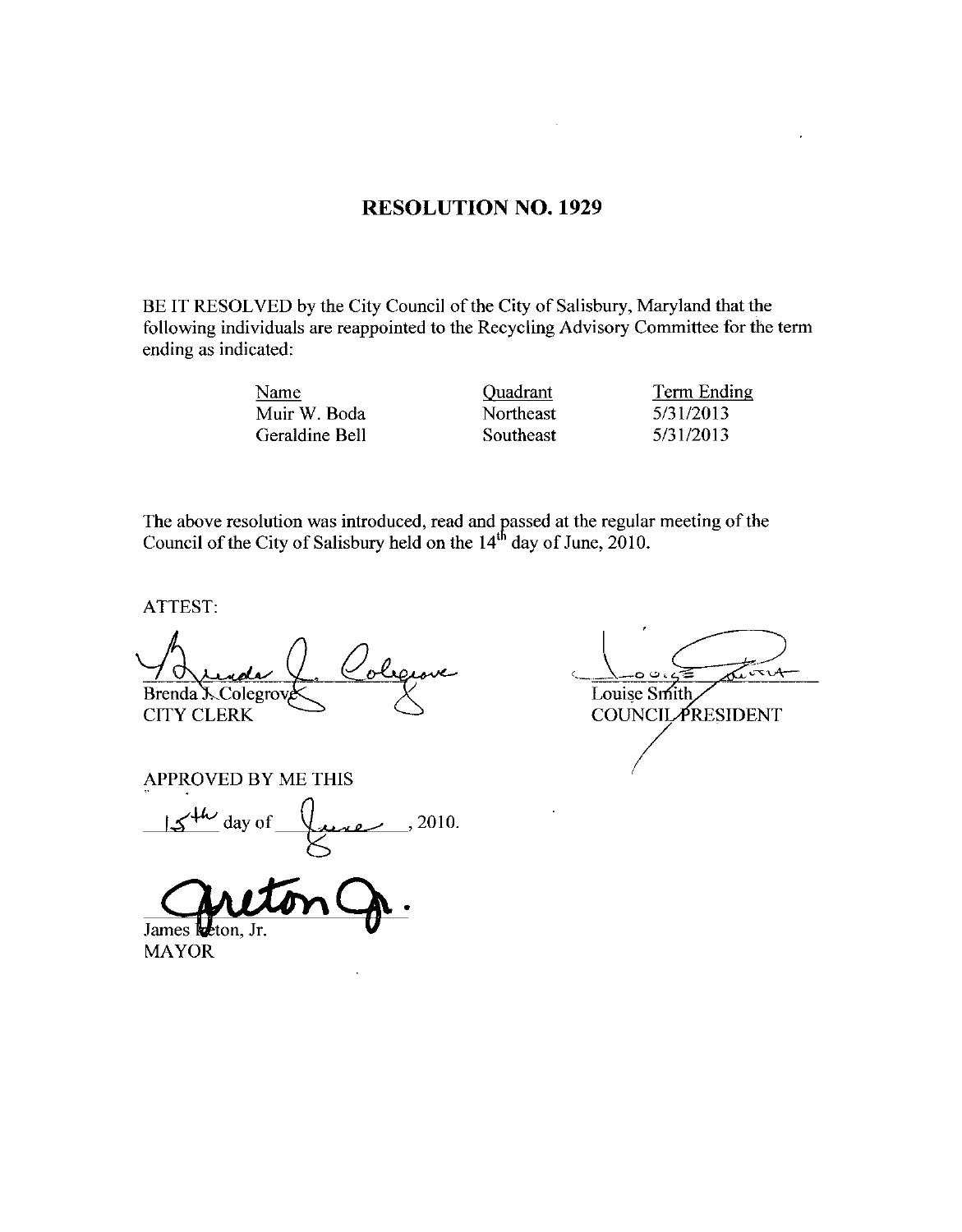## INTER

# $\frac{1}{\sqrt{\text{OPEIC}}}\qquad \text{MEMO}$

ł,

## OFFICE OF THE MAYOR

|          | <i><b>OFFICE OF THE MAYOR</b></i>                 |  |  |  |
|----------|---------------------------------------------------|--|--|--|
| To:      | John Pick                                         |  |  |  |
| From:    | Sherrell McBride <sup>5M</sup>                    |  |  |  |
| Subject: | Reappointment to the Recycling Advisory Committee |  |  |  |
| Date:    | June 8, 2010                                      |  |  |  |
|          |                                                   |  |  |  |

Mayor Ireton would like to reappoint the following persons to the Recycling Advisory Committee

| treton would like to reappoint the following persons to the recepting ridvisory<br>ittee: |           |             |              |  |
|-------------------------------------------------------------------------------------------|-----------|-------------|--------------|--|
| Candidate                                                                                 | Quadrant  | Term Ending | Member Since |  |
| Muir W. Boda                                                                              | Northeast | 5/31/2013   | 2009         |  |
| Geraldine Bell                                                                            | Southeast | 5/31/2013   | 2008         |  |
|                                                                                           |           |             |              |  |

Attached you will find letters from Mr. Boda and Ms. Bell and the Resolution necessary for their reappointment. Please forward this information to the City Council so it may be placed on the agenda for the next City Council meeting. Please let me know if you have any questions.

Attachment

cc: Mayor Ireton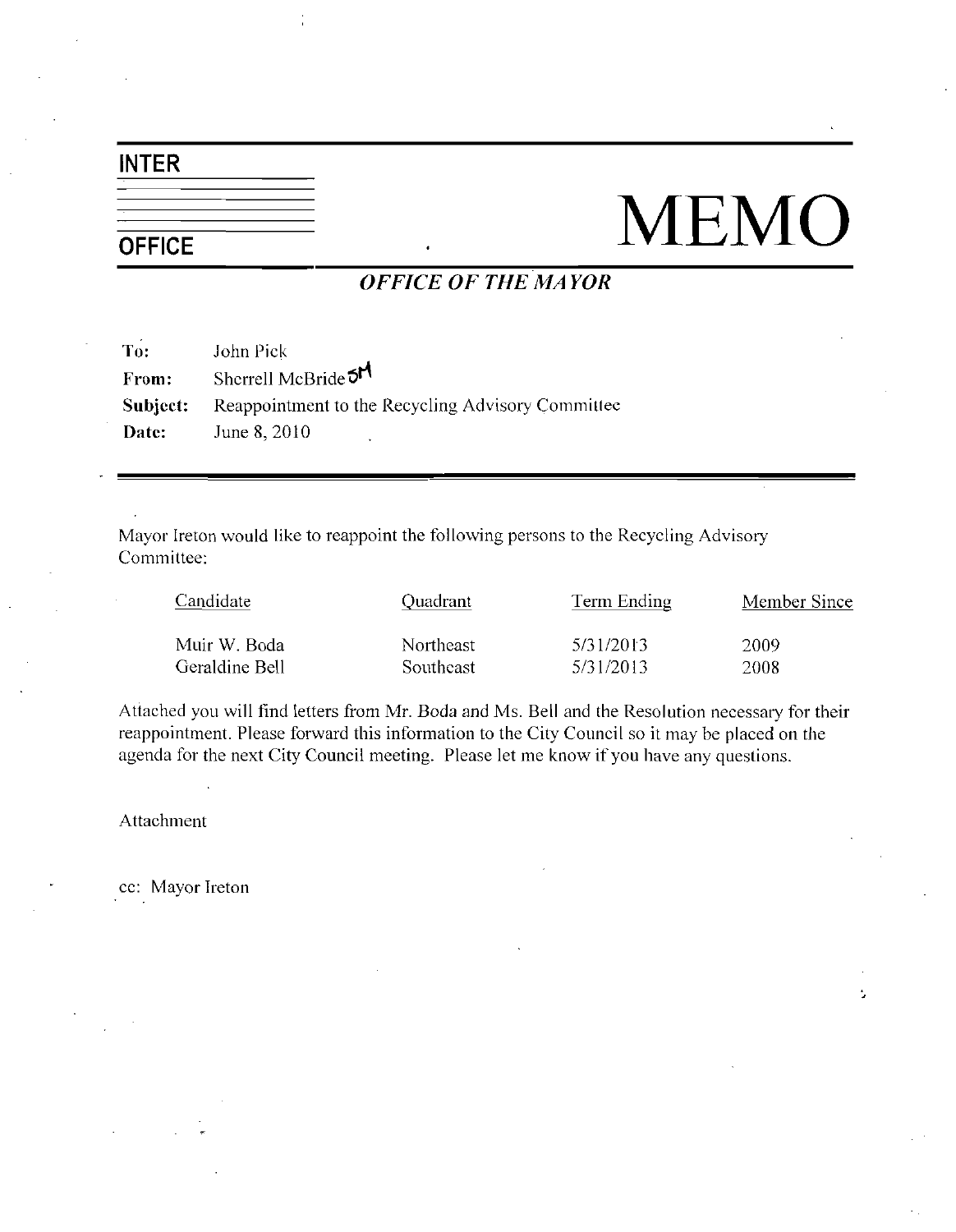From: mwboda@me.com

To mwboda@me.com<br>jireton1@hotmail.com<br>ject: Recycling Comm

Subject Recycling Committee

 $>$  Date: Thu, 6 May 2010 18:17:20 -0400

 $\geq$ 

 $>$  Jim,

> I wanted to let you know that I am willing to serve a full term on the Recycling Committee representing my quadrant (North East). I believe my term expires on May 31st

 $>$  Thanks.

 $\geq$ 

Muir Boda